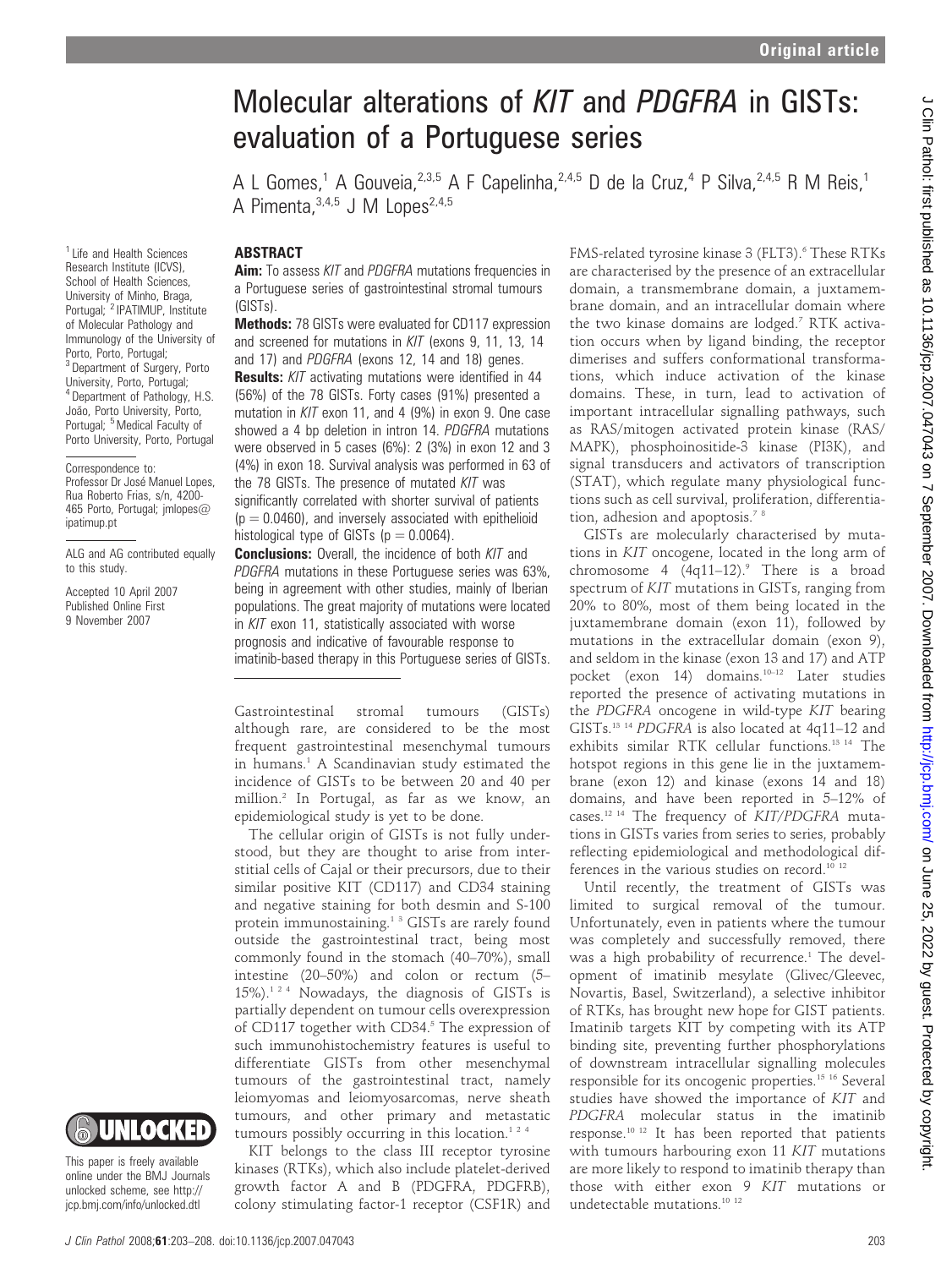Figure 1 Morphological and immunohistochemical features of gastrointestinal stromal tumours (GISTs). (A) spindle cell and (B) epithelioid tumour cells with (C) membranar/cytoplasmic and (D) cytoplasmic/paranuclear dot immunoreactivity for CD117. Note immunoreactivity of interstitial cells of Cajal (C, inset). H&E and ABC immunohistochemistry (200 $\times$ ).



In Portugal, the incidence of both KIT and PDGFRA mutations in GISTs is, to the best of our knowledge, unknown. Since different genotypic features give rise to different drug responses and thus different prognosis, it becomes important to define which patients will positively respond to imatinib treatment. Therefore, we characterised the occurrence of KIT and PDGFRA mutations in a series of Portuguese GIST patients.

### MATERIALS AND METHODS

#### Tissue samples

Seventy-eight formalin-fixed and paraffin-embedded consecutively diagnosed primary, previously untreated, sporadic GISTs, classified according to World Health Organization criteria<sup>5</sup> and risk group,<sup>17</sup> were retrieved from files (1989–2005) from the Pathology Department of S. João Hospital, Porto, Portugal. All patients were Caucasian and of Portuguese origin, with a mean age of 61.7 years (range 20–88). Thirty-eight (48.7%) patients were female and 40 (51.3%) were male. Follow-up data, managed according to the guidelines of the European Society of Medical Oncology,<sup>18</sup> were available in 63 patients (range 0.2-206.0 months, mean 122.8 (12.1) months, median 132.6 (26.8) months) in September 2006.

### Immunohistochemistry

The immunohistochemistry procedure was performed according to the streptavidin–biotin–peroxidase complex principle, using rabbit polyclonal anti-human antibodies raised against CD117 (dilution 1:500; clone A 4502, DAKO, Carpinteria, Denmark), actin (dilution 1:100; clone HHF35, DAKO), desmin (dilution 1:50; Zymed Laboratories, San Francisco, California, USA), S100 protein (dilution 1:1000; DAKO) and endothelial cell marker CD34 (dilution 1:40; clone QBEnd/10, NovoCastra Laboratories, Newcastle-upon-Tyne, UK). Briefly, deparaffinised and rehydrated slides were subjected to 10 min incubation in 3% hydrogen peroxide in methanol, in order to inhibit endogenous peroxidase. No antigen retrieval was used. After incubation with primary

antibody at room temperature for 30 min, the secondary biotinylated goat anti-polyvalent antibody was applied for 10 min, followed by incubation with streptavidin–peroxidase complex. The immune reaction was visualised by DAB as a chromogen (Ultravision Detection System Anti-polyvalent, HRP/ DAB; Lab Vision, Fremont, California, USA). Any (strong/weak, focal, moderate or diffuse) membrane (CD117) and/or cytoplasm (CD117, actin, desmin, and CD34), and nuclear (S100 protein) immunoreactivity of the cells was considered as positive staining. Appropriated positive and negative controls were included in each run: interstitial cells of Cajal in a section of normal intestine were used as positive control for CD117, smooth layers for actin and desmin, small nerves for S100 protein, and vessels for CD34. For negative controls, primary antibodies were omitted. Mast cells, smooth layers, small nerves, and vessels were used as internal positive controls in the cases tested. All sections were counterstained with haematoxylin.

### DNA isolation

Selected areas containing at least 85% of tumour tissue were macrodissected into a microfuge tube using a sterile needle (Neolus, 25 G, 0.5 mm). DNA isolation was performed as described previously.19 Briefly, the dissected tissue was deparaffinised by a serial extraction with xylol and ethanol (100%– 70%–50%) and allowed to air-dry. DNA was extracted using Qiagen's QIAamp DNA Micro Kit (Qiagen, Hilden, Germany), following the manufacturer's instructions. DNA samples were stored at  $-20^{\circ}$ C for further analysis.

### **KIT** mutation analysis

KIT mutation analysis was performed as described previously.19 20 DNA was subjected to PCR amplifications followed by direct sequencing for exon 11, and pre-screening by single strand conformational polymorphism (SSCP) analysis for exons 9, 13, 14 and 17, followed by direct sequencing of SSCP positive cases. Briefly, the PCR reaction was carried in a final volume of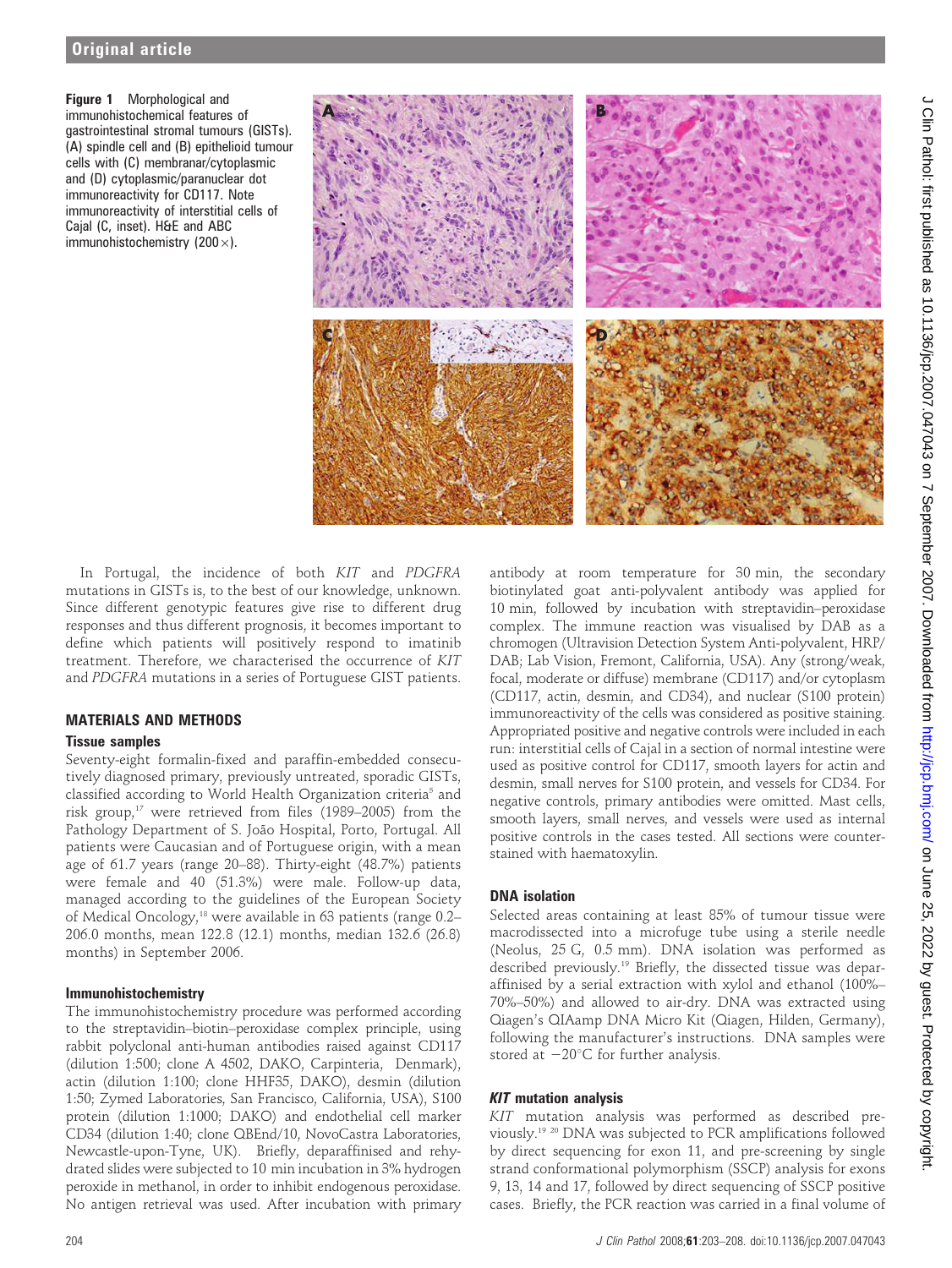| features of gastrointestinal stromal tumours ( $n = 63$ ) |                       |                              |         |
|-----------------------------------------------------------|-----------------------|------------------------------|---------|
| Parameter $(n = 63)$                                      | CD117 negative<br>(%) | <b>CD117 positive</b><br>(%) | p value |
| Age, $y$ (SD)                                             | 54.6 (12.1)           | 61.2 (15.5)                  | 0.37    |
| Gender                                                    |                       |                              | 0.13    |
| Male                                                      | 13.7                  | 86.3                         |         |
| Female                                                    | 3.3                   | 96.7                         |         |
| Location                                                  |                       |                              | 0.18    |
| Gastric                                                   | 5.9                   | 94.1                         |         |
| Small intestine                                           | 5.0                   | 95.0                         |         |
| <b>Other</b>                                              | 25.0                  | 75.0                         |         |
| Dimension (cm)                                            |                       |                              | 0.76    |
| $<$ 5                                                     | 4.0                   | 96.0                         |         |
| $\geqslant 5$                                             | 5.7                   | 94.3                         |         |
| Mitotic index (HPF)                                       |                       |                              | 0.34    |
| $<$ 5                                                     | 11.4                  | 88.6                         |         |
| $5 - 10$                                                  | 0.0                   | 100.0                        |         |
| >10                                                       | 0.0                   | 100.0                        |         |
| Risk grade                                                |                       |                              | 0.93    |
| VLR-LR                                                    | 5.0                   | 95.0                         |         |
| IR                                                        | 6.7                   | 93.3                         |         |
| <b>HR</b>                                                 | 4.0                   | 96.0                         |         |
| Histological type                                         |                       |                              | 0.02    |
| Spindle cell                                              | 2.5                   | 97.5                         |         |
| Epithelioid                                               | 0.0                   | 100.0                        |         |
| <b>Mixed</b>                                              | 25.0                  | 75.0                         |         |
| Follow-up, months (SD)                                    | 92.3 (32.8)           | 120.8 (12.6)                 | 0.96    |

HPF, high power field ( $\times$ 400); VLR, very low risk; LR, low risk; IR, intermediate risk; HR, high risk.

25  $\mu$ l, under the following conditions:  $1\times$  buffer (Bioron, Ludwigshafen, Germany);  $1.5 \text{ mM}$  MgCl<sub>2</sub> (Bioron);  $200 \mu \text{M}$ dNTPs (Fermentas, Hanover, Maryland, USA); 0.5 µM primers (previously described by Corless et al,<sup>21</sup> except for exon 14: 5'-TCT CAC CTT CTT TCT AAC CTT TTC TT-3' (forward); 5'-CCC ATG AAC TGC CTG TCA AC-3' (reverse); MWG-Biotech, Ebersberg, Germany); and 1 unit of Super Hot Taq Polymerase (Bioron, Germany). SSCP analysis of exons 9, 13, 14 and 17 was performed in a  $1\times$  MDE gel (MDE: mutation detection enhancement, Cambrex, Charles City, Iowa, USA), with 6% glycerol addition in the exon 13 analysis, and 3% glycerol addition in exon 14 analysis. PCR product (20  $\mu$ l) was incubated at 95°C for 10 min with an equal volume of formamide loading buffer (98% formamide, 10 mM EDTA, and 1 mg/ml bromophenol blue and xilene cyanol). SSCP gels were run at  $20^{\circ}$ C. Samples with a SSCP pattern different from the normal pattern were directly sequenced. All cases were confirmed twice with a new PCR amplification, SSCP and direct sequencing analysis.

### PDGFRA mutation analysis

Tumours bearing a wild-type KIT gene were further screened for hotspot PDGFRA mutations (exons 12, 14 and 18) as previously described.19 20 Briefly, the PCR reaction was carried out in a final volume of 25  $\mu$ l, under the following conditions: 1 $\times$  buffer (Bioron); 1.5 mM MgCl<sub>2</sub> (Bioron); 200 µM dNTPs (Fermentas); 0.5  $\mu$ M primers (previously described by Heinrich et al<sup>13</sup>; MWG-Biotech) and 1 unit of Super Hot Taq Polymerase (Bioron). PCR was followed by direct sequencing. All cases were confirmed twice with a new PCR amplification and direct sequencing analysis.

### Statistical analysis

The available clinical and molecular data were analysed with StatView for Windows, V.5.0. Overall survival time analysis using

Kaplan–Meyer and log rank tests was performed with SPSS for Windows, V.14.0. Probability values  $< 0.05$  were considered significant.

### **RESULTS**

### Immunohistochemistry

Strong membrane and/or cytoplasm tumour cells immunoreactivity for CD117 was found in variably focal, moderate or diffuse areas in 72 (92%) GIST cases (fig 1). In three cases, CD117 immunoreactivity was weak. Six GIST cases (8%) did not show CD117 immunoreactive tumour cells. Interstitial cells of Cajal and mast cells, used as internal positive controls, were always variably observed in each case. Table 1 summarises statistical analysis of CD117 immunostaining and clinical–pathological features. CD117 immunoreactivity was significantly associated (p = 0.015) with spindle cell and epithelioid GIST subtypes. The frequency and expression features of the other antibodies was variable from case to case, and within the same tumour, as follows: actin (51%), desmin (6%), S100 protein (18%), and CD34 (73%); immunoexpression was observed in focal areas/rare tumour cells for actin, desmin, and S100 protein, whereas CD34 immunoexpression was found in moderate or diffuse areas (data not shown). Four of the six CD117 negative GISTs expressed CD34 without any tumour cell expression for the other markers tested.

### KIT mutation analysis

Mutation screening analysis revealed that 44 of 78 GISTs (56%) presented KIT activating mutations (table 2). Forty cases showed mutation in exon 11 (91%, 40/44) and four cases in exon 9 (9%, 4/44). Among the exon 11 mutations, we observed 3–54 bp in-frame deletions in 24 tumours (60%, 24/40), either alone (62%, 15/24) or associated with missense mutations or insertions (38%, 9/24), single base substitutions in 15 tumours (38%, 15/40) and an in-frame insertion associated with a point mutation in 1 tumour (2%, 1/40). Additionally, a silent mutation (Y570Y) was detected in two GISTs. The exon 9 sequence alterations consisted of Ala–Tyr duplication between codons 502 and 503 in three GIST cases, and a point mutation (G470R) in one case. One silent mutation was detected in both exons 13 and 17 (P627P and S865S, respectively). Also, a 4 bp deletion was detected affecting the intronic sequence following exon 14 (IVS14+24:del4). In addition, to exclude the possibility of false-negatives in the SSCP screening at exons 9, 13, 14 and 17, 10 KIT wild-type GISTs were direct sequenced for all exons. No additional mutations were identified.

Table 3 shows statistical analysis of KIT mutations and clinical–pathological features. No correlation was detected between KIT mutation status and CD117 expression  $(p = 0.39)$ . However, all but two GISTs harbouring KIT mutation were positive for CD117 expression. Additionally, the three GISTs with weak CD117 immunoreactivity depicted wild-type KIT. A statistically significant correlation was obtained between the epithelioid morphology and lack of KIT mutation ( $p = 0.0064$ ). The presence of mutated KIT was significantly associated with shorter survival of patients  $(p = 0.0460)$  (fig 2). No correlation was obtained between any specific type of KIT mutation (point mutation, deletion, or mixed mutation), or its location (exon 9 or exon 11), and patient survival (data not shown).

## PDGFRA mutation analysis

In KIT wild-type GISTs, PDGFRA activating mutations were identified in five cases; two in exon 12, and three in exon 18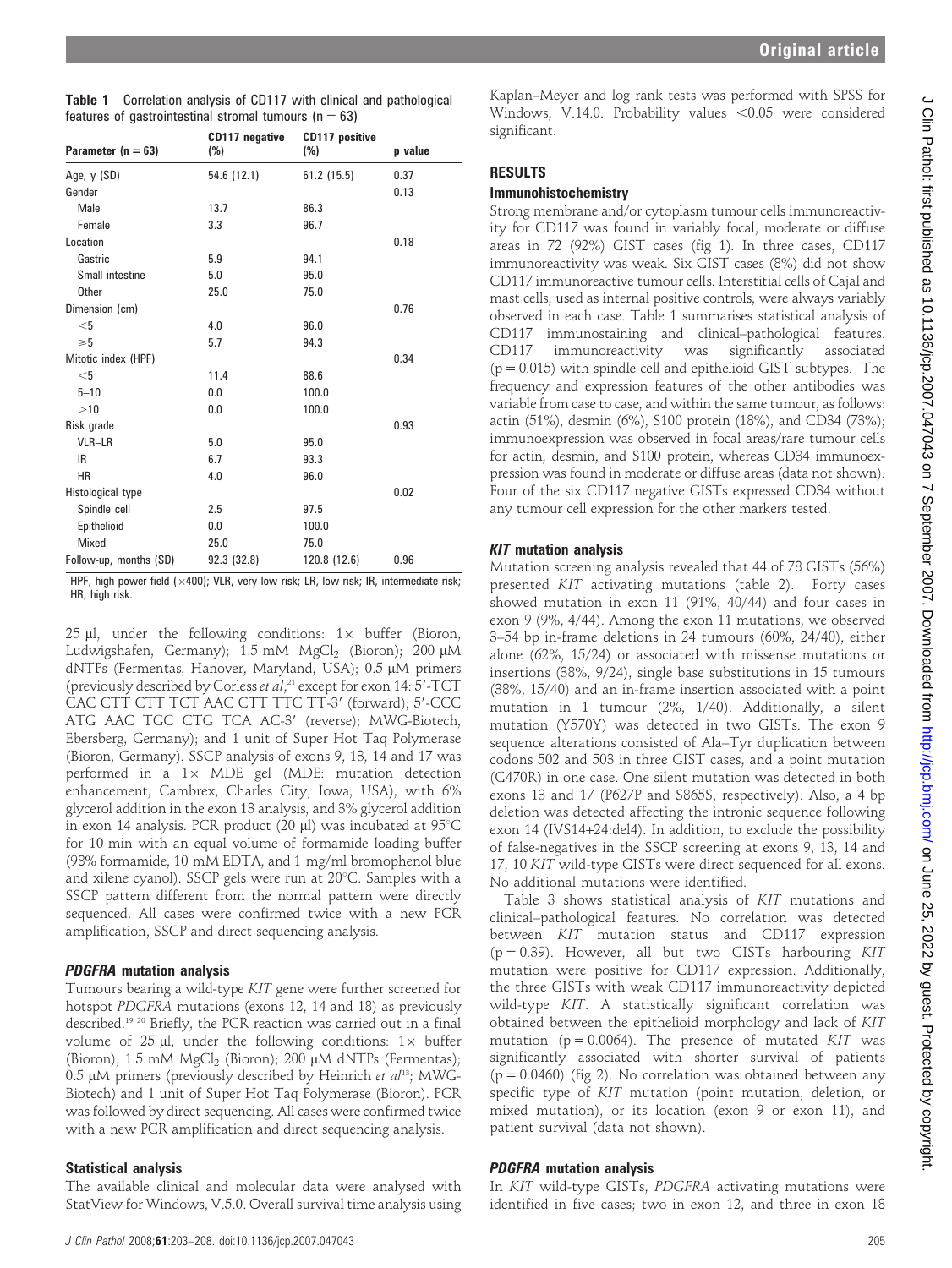| acid<br>Amino<br>$\sim$<br>Table                                                                                                                             | sequence                          | ৳                                                                                                                                                                                                                                                                                                                                                                                                                                          | ၜ<br>exons        | and          | $\overline{1}$ |                   | of wild-type     | and                                 | mutate          | ਦ                                    | ÎЙ                      | protein              |                                  |               |                                     |        |                                    |                   |                |                                   |                                     |                   |                          |                                |        |     |       |                           |                     |                          |           |        |                                       |  |
|--------------------------------------------------------------------------------------------------------------------------------------------------------------|-----------------------------------|--------------------------------------------------------------------------------------------------------------------------------------------------------------------------------------------------------------------------------------------------------------------------------------------------------------------------------------------------------------------------------------------------------------------------------------------|-------------------|--------------|----------------|-------------------|------------------|-------------------------------------|-----------------|--------------------------------------|-------------------------|----------------------|----------------------------------|---------------|-------------------------------------|--------|------------------------------------|-------------------|----------------|-----------------------------------|-------------------------------------|-------------------|--------------------------|--------------------------------|--------|-----|-------|---------------------------|---------------------|--------------------------|-----------|--------|---------------------------------------|--|
| Exon 11                                                                                                                                                      | 550                               |                                                                                                                                                                                                                                                                                                                                                                                                                                            |                   |              |                |                   |                  |                                     |                 | <b>Dg</b>                            |                         |                      |                                  |               |                                     |        |                                    | 570               |                |                                   |                                     |                   |                          |                                |        | 580 |       |                           |                     |                          |           |        |                                       |  |
| Wild type                                                                                                                                                    | $\!\! \simeq$                     | Σ<br>௨                                                                                                                                                                                                                                                                                                                                                                                                                                     | $\succ$           | ш            | $\geq$         | $\mathbf{\Omega}$ | 3                | $\!\boldsymbol{\times}$             | $\geq$          |                                      | $\overline{\mathbf{L}}$ | Щ                    | $\geq$                           | G             | $\geq$                              | $\geq$ | $\geq$<br>$\overline{\phantom{0}}$ | ≻                 | $\Box$         | $\sim$                            | $\overline{ }$                      | $\mathbf{\Omega}$ | $\overline{\phantom{0}}$ | $\succ$<br>$\mathbf{r}$        | $\Box$ | F   | $\lt$ | ₹                         | $\overline{a}$<br>Щ | $\overline{\phantom{a}}$ | $\approx$ | $\geq$ | $\overline{\phantom{0}}$<br>$\approx$ |  |
| Cases 5, 67, 76, 78                                                                                                                                          |                                   | ΣΣ                                                                                                                                                                                                                                                                                                                                                                                                                                         |                   |              |                |                   | 3                |                                     | $\supset$       | ファン・ファッシュ ファントロール ストレース ストレー ノン・ランジン |                         |                      |                                  |               |                                     |        | $\geq$ $\geq$                      |                   |                |                                   |                                     |                   |                          |                                |        |     |       | ろろろろろろろろろろろろろろろろろろろろろろろろく |                     |                          |           |        |                                       |  |
| Case 10<br>Case 7                                                                                                                                            |                                   |                                                                                                                                                                                                                                                                                                                                                                                                                                            |                   | ш            | >              |                   | ≥<br>3           |                                     | >               |                                      |                         |                      |                                  |               |                                     |        |                                    |                   |                |                                   |                                     |                   |                          |                                |        |     |       |                           |                     |                          |           |        |                                       |  |
| 59<br>Cases 11,                                                                                                                                              |                                   | Σ<br>Σ<br>$\sim$ $\sim$                                                                                                                                                                                                                                                                                                                                                                                                                    |                   | ш            | >              |                   | ξ                | $\times$ $\times$                   |                 |                                      |                         |                      |                                  |               |                                     |        |                                    |                   |                |                                   |                                     |                   |                          |                                |        |     |       |                           |                     |                          |           |        |                                       |  |
| Case 13                                                                                                                                                      |                                   |                                                                                                                                                                                                                                                                                                                                                                                                                                            |                   | ш            | >              | a a a             | ≥                |                                     | >               |                                      |                         |                      | ろろろろろ   ろろろろ   ろろろろろろろろろろろろ   ろろ |               | ろろろろろ   ろろろろ   ろろろろろろろろ   ろろろろ   ろろ |        | フフフフフフフフィス ノフフフフファー フフフー フレフフー     | > > > > > > > + + |                | a a a a a a a a a a a a a a a a a | ------------------                  |                   |                          | <b>メメメメメメメメメメメメメメメメメメメメメメメ</b> |        |     |       |                           |                     |                          |           |        |                                       |  |
| $\overline{4}$<br>Cases 14,                                                                                                                                  | $\times$ $\times$                 | Σ<br>௨                                                                                                                                                                                                                                                                                                                                                                                                                                     |                   | ш            | >              | $\circ$           | ≳                | $\times$ $\times$                   | >               |                                      |                         |                      |                                  |               |                                     |        |                                    |                   |                |                                   |                                     |                   |                          |                                |        |     |       |                           |                     |                          |           |        |                                       |  |
| Case 15                                                                                                                                                      | $\times$ $\times$                 | Σ                                                                                                                                                                                                                                                                                                                                                                                                                                          |                   | ш            | >              |                   | ա ≶              | $\overline{1}$                      | >               |                                      |                         |                      |                                  |               |                                     |        |                                    |                   |                |                                   |                                     |                   |                          |                                |        |     |       |                           |                     |                          |           |        |                                       |  |
| Case 16                                                                                                                                                      |                                   | ≅                                                                                                                                                                                                                                                                                                                                                                                                                                          |                   | ш            | >              | a a a             |                  | $\times$ $\times$                   | >               |                                      |                         |                      |                                  |               |                                     |        |                                    |                   |                |                                   |                                     |                   |                          |                                |        |     |       |                           |                     |                          |           |        |                                       |  |
| Case 17                                                                                                                                                      | $\times$ $\times$                 | ≅<br>$\begin{array}{cccccccccccccc} \mathbb{L} & \mathbb{L} & \mathbb{L} & \mathbb{L} & \mathbb{L} & \mathbb{L} & \mathbb{L} & \mathbb{L} & \mathbb{L} & \mathbb{L} & \mathbb{L} & \mathbb{L} & \mathbb{L} & \mathbb{L} & \mathbb{L} & \mathbb{L} & \mathbb{L} & \mathbb{L} & \mathbb{L} & \mathbb{L} & \mathbb{L} & \mathbb{L} & \mathbb{L} & \mathbb{L} & \mathbb{L} & \mathbb{L} & \mathbb{L} & \mathbb{L} & \mathbb{L} & \mathbb{L} &$ | >                 | ய            | >              |                   | C                |                                     | $\geq$          |                                      |                         |                      |                                  |               |                                     |        |                                    |                   |                |                                   |                                     |                   |                          |                                |        |     |       |                           |                     |                          |           |        | $ -$                                  |  |
| Case 19                                                                                                                                                      |                                   | $\blacksquare$                                                                                                                                                                                                                                                                                                                                                                                                                             |                   | $\mathbf{I}$ | $\mathbf{I}$   | $\blacksquare$    | $\overline{1}$   | $\overline{1}$                      |                 |                                      |                         |                      |                                  |               |                                     |        |                                    |                   |                |                                   |                                     |                   |                          |                                |        |     |       |                           |                     |                          |           |        |                                       |  |
| $\approx$<br>57,<br>39,<br>Cases 22,                                                                                                                         |                                   | ΣΣ                                                                                                                                                                                                                                                                                                                                                                                                                                         |                   | யய           | >              |                   | ≳                |                                     |                 |                                      |                         |                      |                                  |               |                                     |        |                                    |                   |                |                                   |                                     |                   |                          |                                |        |     |       |                           |                     |                          |           |        |                                       |  |
| Case 24                                                                                                                                                      | $\times$ $\times$ $\times$        | $\begin{array}{cccccccccccccc} \mathbb{L} & \mathbb{L} & \mathbb{L} & \mathbb{L} & \mathbb{L} & \mathbb{L} & \mathbb{L} & \mathbb{L} & \mathbb{L} & \mathbb{L} & \mathbb{L} & \mathbb{L} & \mathbb{L} & \mathbb{L} & \mathbb{L} & \mathbb{L} & \mathbb{L} & \mathbb{L} & \mathbb{L} & \mathbb{L} & \mathbb{L} & \mathbb{L} & \mathbb{L} & \mathbb{L} & \mathbb{L} & \mathbb{L} & \mathbb{L} & \mathbb{L} & \mathbb{L} & \mathbb{L} &$      |                   |              | >              | dddddd            | ≥                | $\times$ $\times$ $\times$          | $>$ $\circ$ $>$ |                                      |                         |                      |                                  |               |                                     |        |                                    | > > > > > > > >   |                |                                   |                                     |                   |                          |                                |        |     |       |                           |                     |                          |           |        |                                       |  |
| Case 28                                                                                                                                                      |                                   | ≅                                                                                                                                                                                                                                                                                                                                                                                                                                          | ≻                 | ш            | >              |                   | ≥                |                                     |                 |                                      |                         |                      |                                  |               |                                     |        |                                    |                   |                |                                   |                                     |                   |                          |                                |        |     |       |                           |                     |                          |           |        |                                       |  |
| Case 33                                                                                                                                                      |                                   | ≅                                                                                                                                                                                                                                                                                                                                                                                                                                          | ≻                 | Е            | >              |                   | $\geq$           |                                     | $\geq$          |                                      |                         |                      |                                  |               |                                     |        |                                    |                   |                |                                   |                                     |                   |                          |                                |        |     |       |                           |                     |                          |           |        |                                       |  |
| Case 37                                                                                                                                                      |                                   | ΣΣ                                                                                                                                                                                                                                                                                                                                                                                                                                         | ≻                 | யய           | >              |                   | ≳                | $\!\! \simeq$                       | $\rightarrow$   |                                      |                         |                      |                                  |               |                                     |        |                                    |                   |                |                                   |                                     |                   |                          |                                |        |     |       |                           |                     |                          |           |        | $\overline{\phantom{0}}$              |  |
| $\overline{4}$<br>42,<br>Cases 38,                                                                                                                           | $\times$ $\times$ d               | $\sim$ $\sim$ $\approx$                                                                                                                                                                                                                                                                                                                                                                                                                    |                   |              | >              |                   | $\mathbf{I}$     |                                     |                 |                                      |                         |                      |                                  |               |                                     |        |                                    |                   |                |                                   |                                     |                   |                          |                                |        |     |       |                           |                     |                          |           |        |                                       |  |
| Case 45                                                                                                                                                      |                                   | $\blacksquare$                                                                                                                                                                                                                                                                                                                                                                                                                             |                   |              |                |                   | $\mathbf{I}$     | $\mathbb{\times} \mathbb{\times}$   | $\geq$          |                                      |                         |                      |                                  |               |                                     |        |                                    |                   |                |                                   |                                     |                   |                          |                                |        |     |       |                           |                     |                          |           |        |                                       |  |
| $Case 48*$                                                                                                                                                   | $\mathbf{L}$                      | $\overline{1}$<br>$\blacksquare$                                                                                                                                                                                                                                                                                                                                                                                                           | $\mathbf{I}$      | $\mathbf{I}$ | $\mathbf{I}$   | $\mathbf{I}$      | $\mathbf{I}$     |                                     | >               |                                      |                         |                      |                                  |               |                                     |        |                                    |                   |                |                                   |                                     |                   |                          |                                |        |     |       |                           |                     |                          |           |        |                                       |  |
| Case 50                                                                                                                                                      | $\times$ $\times$ $\times$        | Σ<br>$\begin{array}{cccccccccccccc} \mathbb{L} & \mathbb{L} & \mathbb{L} & \mathbb{L} & \mathbb{L} & \mathbb{L} \end{array}$                                                                                                                                                                                                                                                                                                               |                   | ш            | >              | d                 | ≳                | $\times$ $\times$ $\times$ $\times$ | $\geq$          |                                      |                         |                      |                                  |               |                                     |        |                                    | 1 > > > > >       | $\mathbf{1}$   |                                   |                                     |                   |                          |                                |        |     |       |                           |                     |                          |           |        |                                       |  |
| Case 51                                                                                                                                                      |                                   | ≅                                                                                                                                                                                                                                                                                                                                                                                                                                          |                   | ш            | >              |                   | $\mathbf{I}$     |                                     | $\geq$          |                                      |                         |                      |                                  |               |                                     |        |                                    |                   |                |                                   |                                     |                   |                          |                                |        |     |       |                           |                     |                          |           |        |                                       |  |
| Case 55                                                                                                                                                      |                                   | ≅                                                                                                                                                                                                                                                                                                                                                                                                                                          | >                 | யய           | $\geq$         |                   | $\approx$ $\geq$ |                                     | $\geq$          |                                      |                         |                      |                                  |               |                                     |        |                                    |                   |                |                                   |                                     |                   |                          |                                |        |     |       |                           |                     |                          |           |        |                                       |  |
| Case 64                                                                                                                                                      |                                   | ≅                                                                                                                                                                                                                                                                                                                                                                                                                                          | $\geq$            |              | >              | d d d r           |                  |                                     | - 1             |                                      |                         |                      |                                  |               |                                     |        |                                    |                   |                |                                   |                                     |                   |                          |                                |        |     |       |                           |                     |                          |           |        |                                       |  |
| Case 65                                                                                                                                                      | $-2$                              | $\mathbf{I}$<br>$\mathbf{1}$                                                                                                                                                                                                                                                                                                                                                                                                               | $\mathbf{I}$      | $\perp$      | >              |                   | ≳                | $\!\smile$                          | $\, > \,$       |                                      |                         |                      |                                  |               |                                     |        |                                    |                   |                |                                   |                                     |                   |                          |                                |        |     |       |                           |                     |                          |           |        |                                       |  |
| Case 66                                                                                                                                                      |                                   | Σ                                                                                                                                                                                                                                                                                                                                                                                                                                          |                   | யய           | >              |                   | $\mathbf{I}$     | Τ.                                  |                 |                                      |                         | - 11                 |                                  |               |                                     |        |                                    |                   | $\mathbf{I}$   |                                   | 1 <b>- - - - - -</b>                |                   |                          |                                |        |     |       |                           |                     |                          |           |        |                                       |  |
| Case 68                                                                                                                                                      | $\!\smile$                        | Σ<br>$\sim$ $\sim$ $\sim$                                                                                                                                                                                                                                                                                                                                                                                                                  | >                 |              | $\geq$         | -11               | $\mathbf{I}$     | $\mathbb{\times} \mathbb{\times}$   | >               |                                      |                         |                      |                                  |               |                                     |        |                                    | │ ≻ │ ≻ ≻ ≻       |                |                                   |                                     |                   |                          |                                |        |     |       |                           |                     |                          |           |        |                                       |  |
| Case 69                                                                                                                                                      | $\!\!-\!\!$                       | Σ                                                                                                                                                                                                                                                                                                                                                                                                                                          |                   | $\mathbf{u}$ | >              | $\Box$            | 3                |                                     | >               |                                      |                         |                      |                                  |               |                                     |        |                                    |                   | $\mathbf{I}$   |                                   |                                     |                   |                          |                                |        |     |       |                           |                     |                          |           |        |                                       |  |
| Case 73                                                                                                                                                      | $\times$ $\times$                 | Σ<br>உ உ                                                                                                                                                                                                                                                                                                                                                                                                                                   | ≻                 | ш            | >              | <b>L</b> d d d    | $\mathbf{I}$     | $\mathbf{I}$                        |                 |                                      |                         |                      |                                  |               |                                     |        |                                    |                   |                |                                   | $\vdash$ $\vdash$ $\vdash$ $\vdash$ |                   |                          |                                |        |     |       |                           |                     |                          |           |        |                                       |  |
| Case 74                                                                                                                                                      |                                   | Σ                                                                                                                                                                                                                                                                                                                                                                                                                                          |                   | ш            | >              |                   | 3                | $\!\smile$                          | >               |                                      |                         |                      |                                  |               |                                     |        |                                    |                   |                |                                   |                                     |                   |                          |                                |        |     |       |                           |                     |                          |           |        |                                       |  |
| Case 75                                                                                                                                                      | $\mathbb{\times} \mathbb{\times}$ | ΣΣ<br><b>உ உ</b>                                                                                                                                                                                                                                                                                                                                                                                                                           | ≻                 | யய           | $\geq$         |                   | $\geq$ $\geq$    | $\mathbf{I}$                        | $\mathbf{I}$    |                                      |                         | $\sim$ 1             |                                  |               |                                     |        |                                    |                   |                |                                   |                                     |                   |                          |                                |        |     |       |                           |                     |                          |           |        |                                       |  |
| F<br>Case                                                                                                                                                    |                                   |                                                                                                                                                                                                                                                                                                                                                                                                                                            |                   |              | $\geq$         |                   |                  | $\blacksquare$                      |                 |                                      |                         |                      |                                  |               |                                     |        |                                    | $\blacksquare$    | $\blacksquare$ |                                   | $\sim$                              |                   |                          |                                |        |     |       |                           |                     |                          |           |        |                                       |  |
| Exon 9                                                                                                                                                       | 470                               |                                                                                                                                                                                                                                                                                                                                                                                                                                            |                   |              |                | т                 | 500              |                                     |                 |                                      |                         |                      |                                  |               |                                     |        | ឝ ៰                                |                   |                |                                   |                                     |                   |                          |                                |        |     |       |                           |                     |                          |           |        |                                       |  |
| Wild type                                                                                                                                                    | $\mathbf{L}$                      | ت                                                                                                                                                                                                                                                                                                                                                                                                                                          | $\smile$          |              |                | $\mathbf{I}$      |                  | S                                   | ≂               | $\overline{\phantom{0}}$             | $\overline{u}$          | ≳                    | $\overline{r}$                   | ↸             | $\overline{u}$                      | $\lt$  |                                    | z                 |                |                                   |                                     |                   |                          |                                |        |     |       |                           |                     |                          |           |        |                                       |  |
| Case 2                                                                                                                                                       | <b>ட</b> ட                        | ≃ ඏ                                                                                                                                                                                                                                                                                                                                                                                                                                        | $\times$ $\times$ |              |                | T                 | ⊢ ⊢              | cs co                               | τ ⊄             | $\,>\,$ $\,$                         | しゃ                      | $\geq$ $\geq$        | <b>4 4</b>                       | $\leq$ $\geq$ | <b>4 4</b>                          | ≍ ব    | ு ட                                | $\geq$ $\geq$     |                |                                   |                                     |                   |                          |                                |        |     |       |                           |                     |                          |           |        |                                       |  |
| Cases 1, 12, 18                                                                                                                                              |                                   |                                                                                                                                                                                                                                                                                                                                                                                                                                            |                   |              |                | $\mathbf{I}$      |                  |                                     |                 |                                      |                         |                      |                                  |               |                                     |        |                                    |                   |                |                                   |                                     |                   |                          |                                |        |     |       |                           |                     |                          |           |        |                                       |  |
| ر deleted amino acid resiuues.<br>*Includes an insertion of two residues (histidine and asparagine) in codon 550, besides th<br>deleted amino acid residues. |                                   |                                                                                                                                                                                                                                                                                                                                                                                                                                            |                   |              |                |                   |                  |                                     |                 | ≌                                    |                         | represented deletion |                                  |               |                                     |        |                                    |                   |                |                                   |                                     |                   |                          |                                |        |     |       |                           |                     |                          |           |        |                                       |  |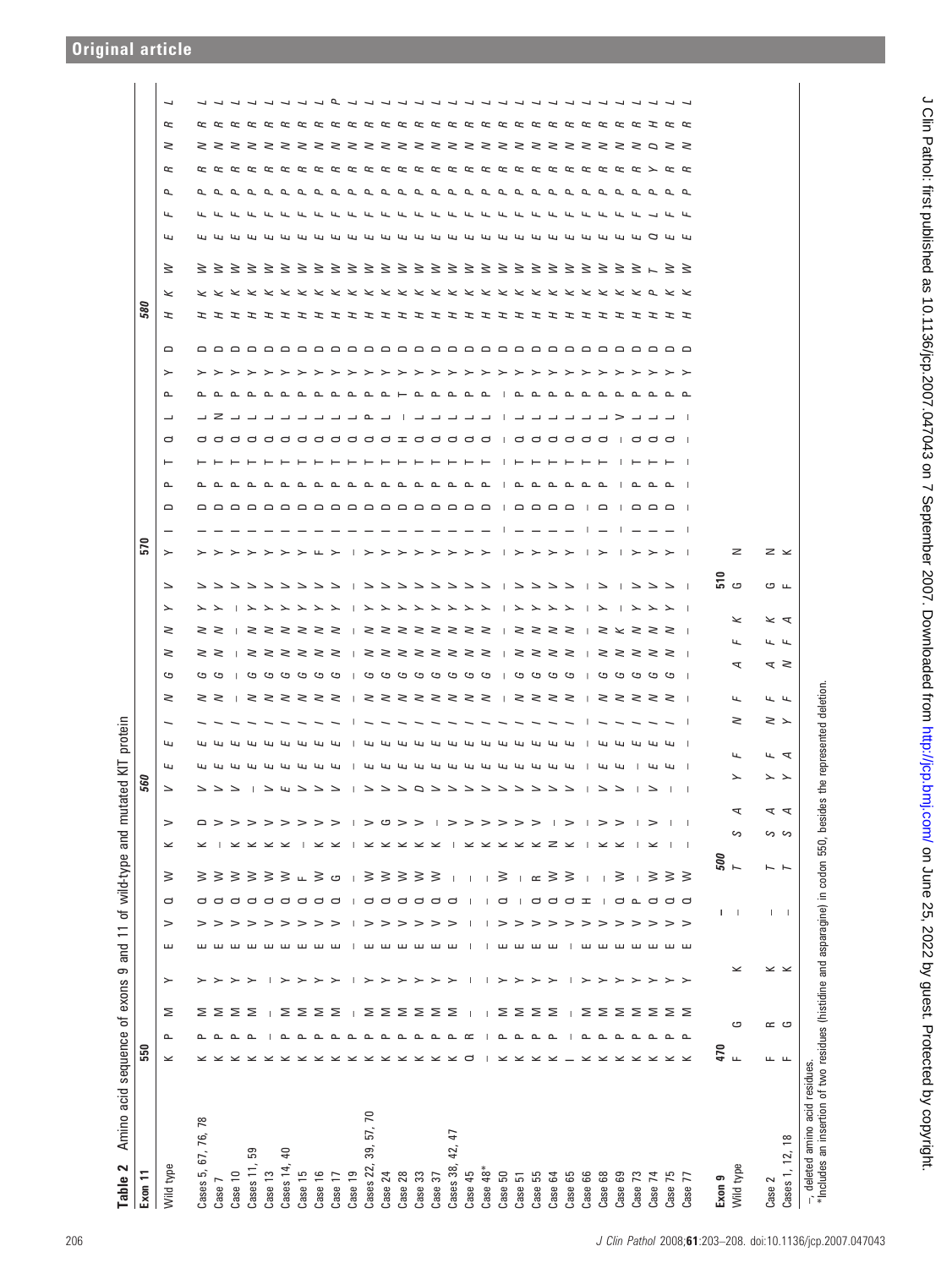

**Figure 2** Kaplan–Meier curve for the 63 patients with gastrointestinal stromal tumours, regarding KIT alterations. Patients having a wild-type  $KIT$  (n = 27) have a better prognosis than patients having tumours harbouring mutated KIT ( $n = 36$ ) ( $p = 0.046$ ).

(table 4). The mutations in exon 12 consisted of a point mutation (D583G) and an in-frame deletion (583del586). Two cases disclosed a point mutation (D842V) in exon 18; there was another case with a point mutation (I843T) together with an inframe deletion (844del847). In addition, we identified two silent mutations, one in exon 12 (D577D) and another in exon 18 (I834I). No mutation was observed in exon 14 of PDGFRA. Furthermore, mutational analysis of exons 12 and 18 showed the presence of a known homozygous substitution  $A > G$ (polymorphism R) in the third position of the codon for proline 567 in exon 12, and an insertion in intron 18 (IVS18-50insA).

All GISTs with PDGFRA mutations showed CD117 immunoreactive tumour cells.

#### **DISCUSSION**

The intensive cancer research in the last decade has highlighted the fundamental role of RTKs, in particular of KIT and PDGFRA in GIST pathogenesis.<sup>10</sup> These two RTKs are of great value for therapeutic management as a result of the development of RTK inhibitors, such as imatinib and sunitinib.<sup>22-24</sup> There is, however, insufficient epidemiological data on the frequency and type of mutations in the KIT and PDGFRA genes in GISTs from countries in southern Europe countries, such as Portugal.

In this study, we have shown that 92% of GISTs express CD117, irrespective of the topography, age or gender, in accordance with previous studies in other populations.25 26 No statistically significant correlation was depicted between CD117 expression and presence of  $KIT$  mutations ( $p = 0.3933$ ). In fact, two of the six CD117-negative GISTs contained a KIT mutation (a missense mutation in exon 9, and a three base-pair deletion in exon 11). Other authors have also encountered KIT mutations in CD117-negative GIST cases.<sup>27</sup> Our molecular study was useful for the definitive diagnosis of GIST in 2/6 CD117 negative cases. The frequency of the CD117-negative wild-type cases for KIT and PDGFRA mutations found in our series (5%), fits with results described in the literature.<sup>27</sup>

We showed the presence of KIT mutations in 56% of GIST cases, 91% (40/44) being located in exon 11. These frequencies are in accordance with previously published ranges for other populations (30–80%), particularly those of the Iberian Peninsula.<sup>1 10 28</sup> In 75% (30/40) of these cases, mutations were

| <b>Table 3</b> Correlation of KIT mutations with clinical-pathological features |
|---------------------------------------------------------------------------------|
| of gastrointestinal stromal tumours ( $n = 63$ )                                |

| <b>Parameter</b>       | <b>KIT</b> mutation<br>negative (%) | <b>KIT</b> mutation<br>positive (%) | p value |
|------------------------|-------------------------------------|-------------------------------------|---------|
| Age, y (SD)            | 57.2 (16.6)                         | 62.8 (14.2)                         | 0.16    |
| Gender                 |                                     |                                     | 0.94    |
| Male                   | 43.3                                | 56.7                                |         |
| Female                 | 42.4                                | 57.6                                |         |
| Location               |                                     |                                     | 0.27    |
| Gastric                | 51.4                                | 48.6                                |         |
| Small intestine        | 35.0                                | 65.0                                |         |
| Other                  | 25.0                                | 75.0                                |         |
| Dimension (cm)         |                                     |                                     | 0.93    |
| $<$ 5                  | 44.0                                | 56.0                                |         |
| $\geqslant 5$          | 42.8                                | 57.2                                |         |
| Mitotic index (50 HPF) |                                     |                                     | 0.80    |
| $<$ 5                  | 45.4                                | 54.5                                |         |
| $5 - 10$               | 44.4                                | 55.6                                |         |
| >10                    | 33.3                                | 66.7                                |         |
| Risk grade             |                                     |                                     | 0.70    |
| VLR-LR                 | 40.0                                | 60.0                                |         |
| IR.                    | 53.3                                | 46.7                                |         |
| <b>HR</b>              | 42.3                                | 57.7                                |         |
| Histological subtype   |                                     |                                     | 0.01    |
| Spindle                | 41.5                                | 58.5                                |         |
| Epithelioid            | 100.0                               | 0.0                                 |         |
| Mixed                  | 25.0                                | 75.0                                |         |
| CD117 expression       |                                     |                                     | 0.39    |
| Positive               | 40.4                                | 59.6                                |         |
| Negative               | 60.0                                | 40.0                                |         |
| Follow-up, months (SD) | 148.7 (17.1)                        | 100.8 (12.1)                        | 0.05    |

HPF, high power field ( $\times$ 400); VLR, very low risk; LR, low risk; IR, intermediate risk; HR, high risk.

clustered in the region between codons 550 and 561, known to be the most frequently altered section of exon 11, with 57% (17/ 30) affecting codon 557 or 558. These two codons are reported to be associated with the metastatic behaviour of GISTs.<sup>10 29</sup> However, of these 17 GIST cases, only four recurred (4/17, 24%). Even though it has been previously reported that all point mutations occur exclusively in codons 557, 559, 560 and 576, we have additionally encountered a novel point mutation in codon 570 (Y570F).<sup>1</sup> Mutations in KIT exon 9 have been correlated with a small intestinal topography, but only one of our four GIST cases harbouring a mutation in this exon was located in the small intestine.<sup>1 10</sup> In the present study, and in agreement with previous reports, KIT mutation positive status was shown to be associated with worse GIST prognosis, translated into shorter patient survival.<sup>10</sup>

|                        |  | Table 4 Amino acid sequence of exons 12 and 18 of wild-type and |  |  |  |  |
|------------------------|--|-----------------------------------------------------------------|--|--|--|--|
| mutated PDGFRA protein |  |                                                                 |  |  |  |  |

| Exon 12      | 580 |   |   |   |   |   |   |   |   |   |  |
|--------------|-----|---|---|---|---|---|---|---|---|---|--|
| Wild type    |     | P | Υ | D | S | R | W | Е | F | P |  |
| Case 4       |     | P | Υ | G | S | R | W | Е | F | P |  |
| Case 71      |     | P | Υ |   |   |   |   | E | F | P |  |
| Exon 18      | 840 |   |   |   |   |   |   |   |   |   |  |
| Wild type    | А   | R | D | ı | M | Н | D | S | N | Υ |  |
| Cases 41, 54 | А   | R | ٧ | ı | M | Н | D | S | N | Υ |  |
| Case 34      | Α   | R | D | L |   |   |   |   | Ν | Υ |  |

–, deleted amino acid residues.